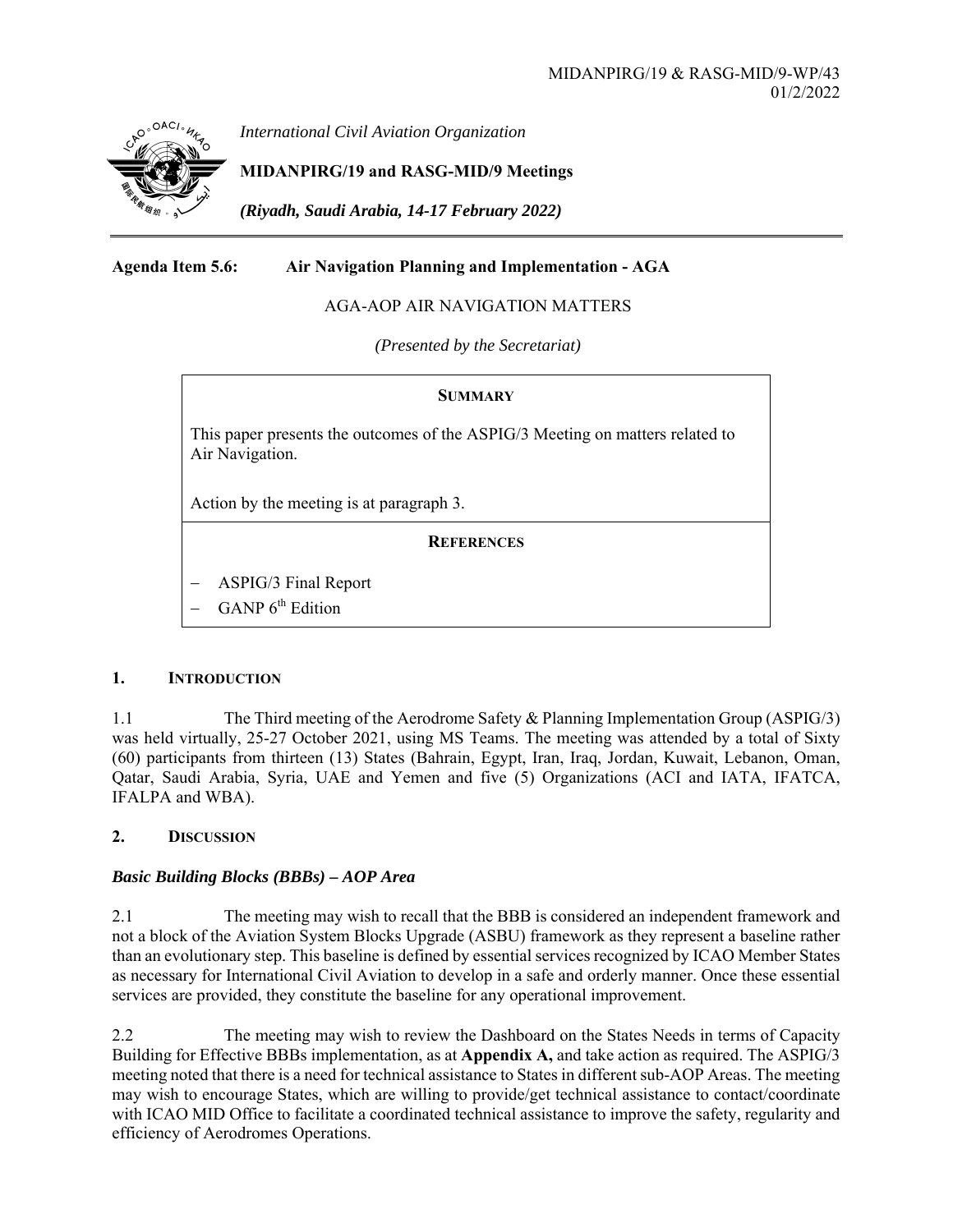2.3 The meeting may wish to encourage States to continuously update the ICAO MID Office on their needs on training/assistance to foster the implementation of the BBBs as per the MIDANPIRG Conclusion 18/24.

### *Airport Planning Seminar*

2.4 The meeting may wish to note that the lack of strategic planning can lead to the development of objectives that fail to consider how airport projects contribute to the longer-term sustainable development strategy. The meeting highlighted that without a coherent strategy, airports may not address basic functional requirements and intrinsic needs for the future.

2.5 The meeting may wish to recall that architectural and infrastructure-related requirements for the optimum implementation of international civil aviation security measures shall be integrated into the design and construction of new facilities and alterations to existing facilities at an aerodrome.

2.6 The meeting may wish to note that the ICAO MID Office is organizing an Airport Planning Seminar/Workshop in 2022 and States are highly encouraged to participate actively in this event.

## *A-SMGCS Implementation Seminar*

2.7 The meeting may wish to reiterate that the A-SMGCS provides airport traffic situational awareness through the position, identification and tracking of aircraft and vehicle suitably equipped on the aerodrome surface. The meeting highlighted that the Information should be presented on the controller and airport operator display independent of visibility conditions and controller line of sight.

2.8 The meeting may wish to note that the detection by the ATCO of potentially unsafe situations with regard to runway operations can be provided with a short term conflicting alerting tool (A-SMGCS initial alerting service) that monitors movements on or near the runway and detects conflicts between an aircraft and another vehicle as well as runway incursion by intruders.

2.9 The meeting noted that States should ensure the proper implementation of the A-SMGCS on Aerodromes as part of the ASBU Block 0 SURF Module of the GANP 6th Edition. Accordingly, the meeting agreed that there is a need to raise awareness on Surface operation concept through capacity building initiative. The meeting may wish to note that the ICAO MID Office is organizing an A-SMGCS Seminar/Workshop in 2022 and States are highly encouraged to participate actively in this event.

### *Airport Collaborative decision Making (ACDM)*

2.10 The meeting may wish to note that the subject is addressed in a separate Working Paper (WP/14).

# **3. ACTION BY THE MEETING**

- 3.1 The meeting is invited to:
	- a) review the Dashboard on the States Needs in terms of Capacity Building for Effective BBBs implementation, as at **Appendix A**, and encourage States to continuously updating the ICAO MID Office on their needs on training/technical assistance to foster the implementation of the BBBs as per the MIDANPIRG Conclusion 18/24; and
	- b) encourage States and stakeholders to participate actively in the Airport Master Planning and A-SMGCS Implementation Seminars/Workshops planned in 2022.

-----------------